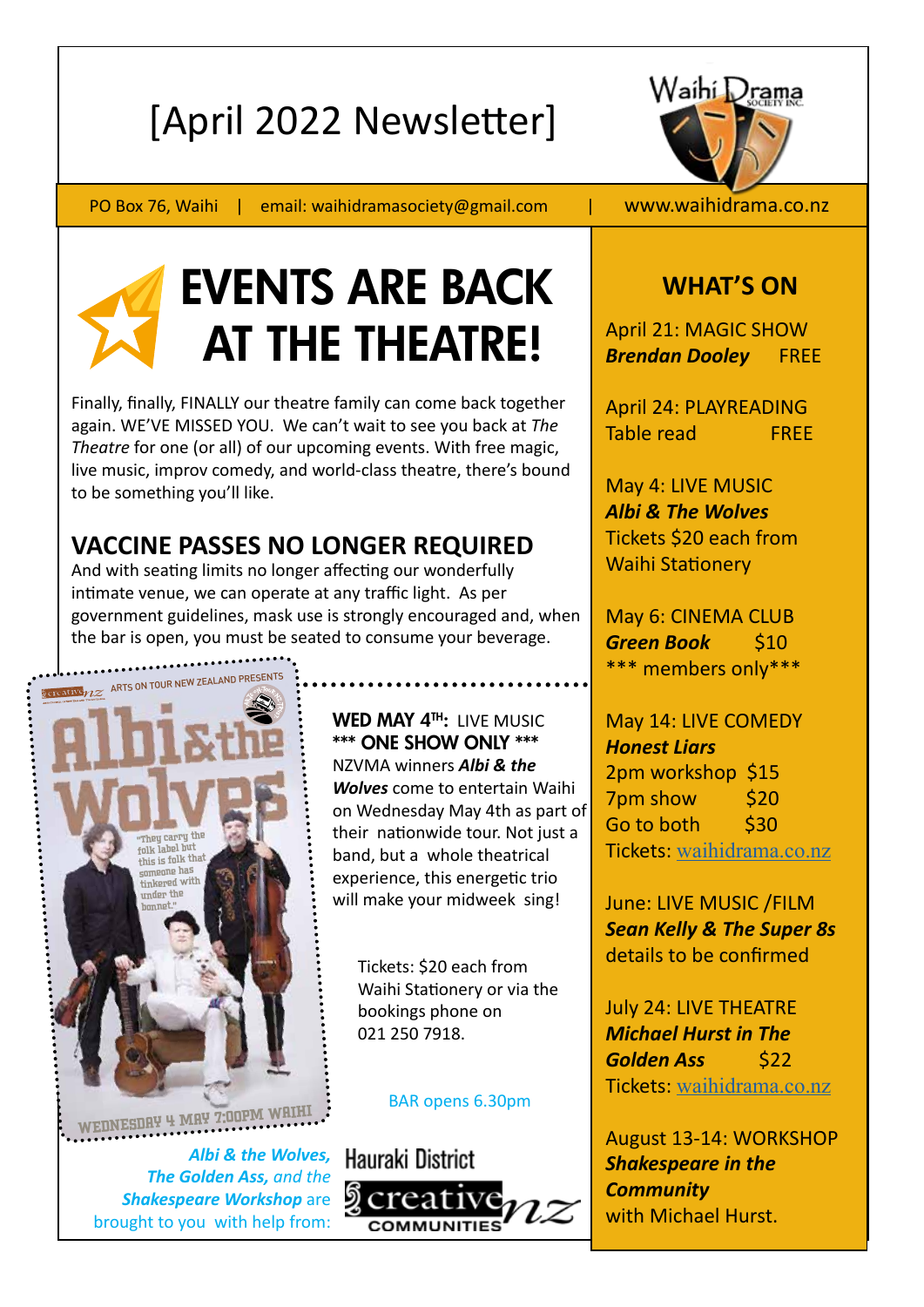

HONEST LIARS: MAY 14TH 2pm: improv workshop \$15each **HONEST LIARS: MAY 14TH**<br>2pm: improv workshop \$15each<br>7pm: live performance \$20each

Michael Hurst in THE GOLDEN ASS

It's the show where you NEVER know what will happen next. *Honest Liars* are an improv comedy group that had the audience rolling in the aisles last time they were in Waihi. The hilarity returns on Saturday May 14th with a workshop and a show.

Tickets on our website: www.waihidrama.co.nz

bar opens at 6.30pm

(Age advisory content suitable 16+)



\*\*\* ONE NIGHT ONLY \*\*\* SUNDAY JULY 24TH, 4PM One man. One suitcase. A cast of thousands.

In the second of our ARTS ON TOUR NZ events we present a modern take on the only first century Latin novel to survive in its entirety. Michael Hurst plays Lucius Apuleius, a virile young Roman man who is obsessed with magic. On a trip to Thessaly, the weird centre of spookiness in the ancient world, he finds himself in a position to witness an actual spell being cast. But his over-enthusiasm leads him into an alarming accidental transformation. Oops.

His struggle to return to his human form has him fall into a froth of irreverent and often ludicrous adventures involving simple-minded husbands, adulterous wives, clever lovers, bandits, witches, donkeys and a panoply of outrageous characters.

There'll be no holds barred as Michael takes on this scary, bawdy, beautiful Roman classic, fusing it with his own experience as a story teller. A thoroughly modern take on what is ultimately a story of redemption and the power of love. Tickets on our website: www.waihidrama.co.nz

# *CINEMA CLUB*

Friday May 6th: 7pm



**\*\*\* Members only \*\*\***

This triple oscar- winning film stars Viggo Mortensen as a working-class bouncer. He becomes the driver for a classical pianist on a tour of venues through the 1960s American South.

\$10 per person payable on the night. Or FREE if you start or renew your membership.

Thanks to COVID, we can't serve refreshments but you're welcome to bring your own.



We could do with a couple more PROJECTIONISTS. Are you up for it? LET US KNOW

Your 2021/22 Committee:

President: Lucy James Vice-President: Sylvia Francis Secretary: Lauren Cowgill Treasurer: Fi Gudsell Colin Francis Paddy James Steve Philps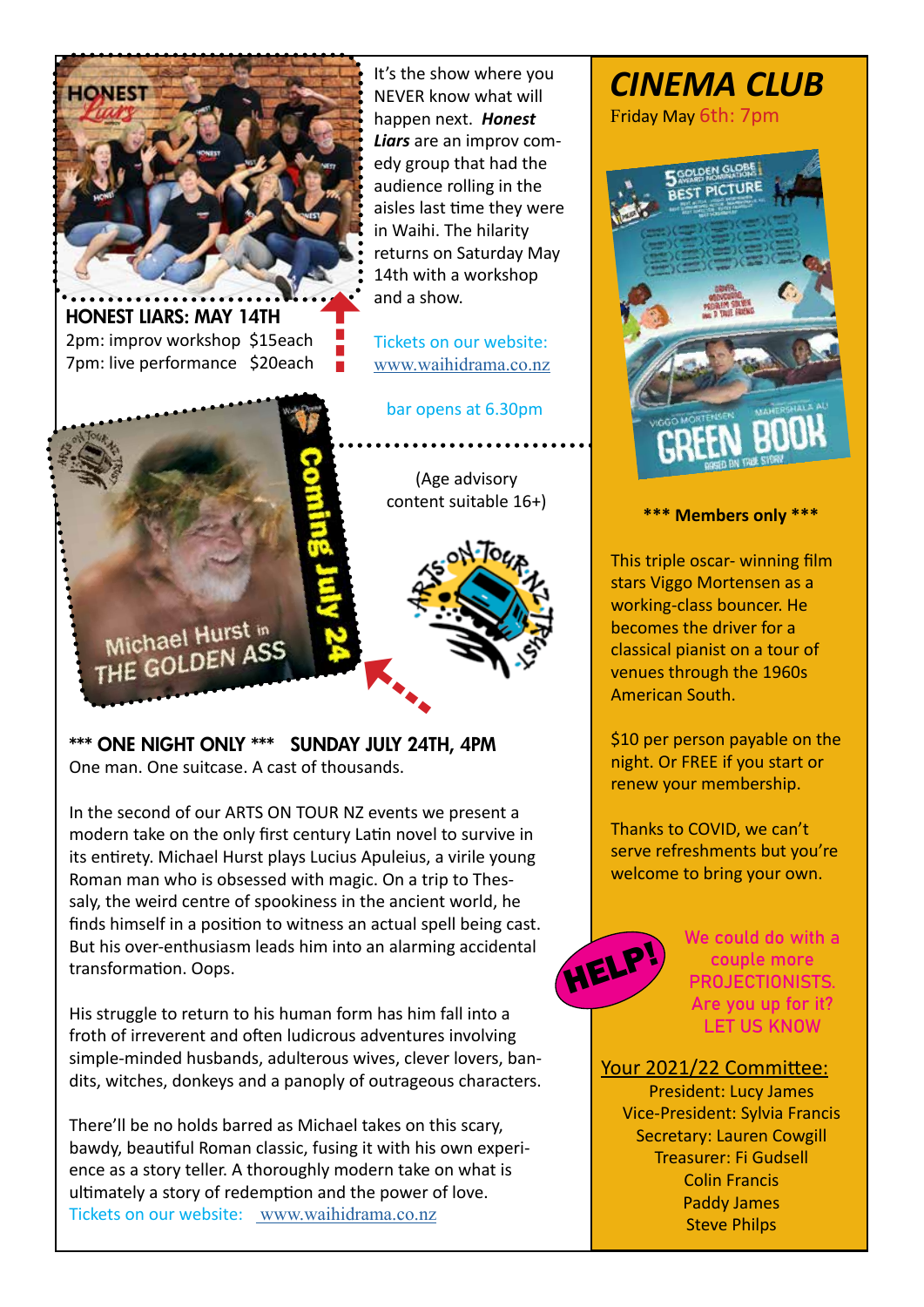

### PENCILLED IN FOR JUNE

And now for something completely different ... LIVE MUSIC from Sean Kelly played to a backdrop of Super8 movies filmed in Ireland.

You'll see rural videos of Donegal landscapes and its people, also urban images of Derry City, including a particularly poignant performance of Phil Coulters' *The Town I Love So Well*.

## THU APRIL 21<sup>ST</sup> \*\*\* FREE ONLINE SHOW \*\*\*

Actually, you don't even have to come to the theatre for this one. Thanks to Arts on Tour NZ, *Brendan Dooley* is bringing his magic online and performing a FREE 40 minute show via zoom. Click here to join the Zoom Meeting: https://us06web.zoom.us/j/84615265899?pwd=Vz FoSVFZZ2licERNNXlESlhBSHBDQT09 Meeting ID: 846 1526 5899 Passcode: 3XuwJJ

ds and Hauraki House Theatre

Sean Kelly & The Sope

Live Irish Music played to a backdrop of Super 8 ine movies taken in Ireland 1958-1988





We've been trying to bring this to you since 2020! But it was seriously worth the wait. The super-talented Michael Hurst is coming to Waihi for an entire weekend dedicated to the world's most beloved bard.

During the 2-day workshop, Michael will cover Shakespearean acting, understanding a script, the use of voice, and physical & character learning. We're still nailing down times and pricing but thanks to Hauraki District Council's Creative Communities Scheme, you'll be getting world-class tuition at a huge discount.

This workshop is open to everyone in the community but places will be limited so get in early.

# *ACCESSIBILITY PROJECT UPDATE*

Life-member Barry Magowan has drawn up some brilliant plans for The Theatre's toilet upgrades. We kicked off the project with \$1500 from the *ALL TOGETHER NOW* concerts back in November. Quotes have been requested from local builders and we will apply for further funding once these quotes have been received. Watch this space...but not the disabled parking space ... some rotter stole that sign!